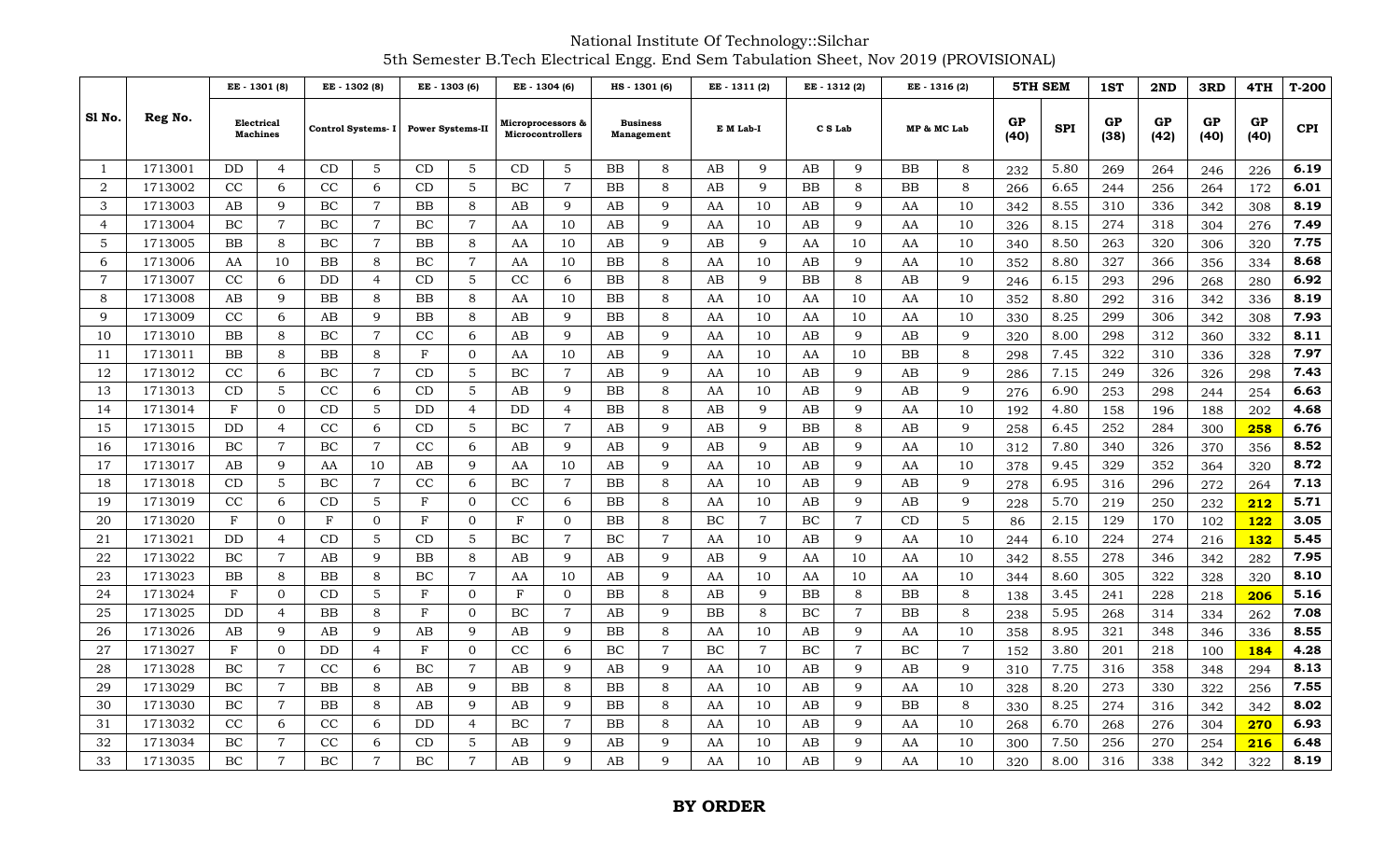National Institute Of Technology::Silchar 5th Semester B.Tech Electrical Engg. End Sem Tabulation Sheet, Nov 2019 (PROVISIONAL)

|        |         | EE - 1301 (8)<br>Electrical<br><b>Machines</b> |                |                   | EE - 1302 (8)                       |             | EE - 1303 (6)  |            | EE - 1304 (6)                         |             | HS - 1301 (6)                 |    | EE - 1311 (2)  |             | EE - 1312 (2) |             | EE - 1316 (2)  |            | 5TH SEM    | 1ST        | 2ND        | 3RD        | 4TH        | $T-200$ |
|--------|---------|------------------------------------------------|----------------|-------------------|-------------------------------------|-------------|----------------|------------|---------------------------------------|-------------|-------------------------------|----|----------------|-------------|---------------|-------------|----------------|------------|------------|------------|------------|------------|------------|---------|
| S1 No. | Reg No. |                                                |                |                   | Control Systems- I Power Systems-II |             |                |            | Microprocessors &<br>Microcontrollers |             | <b>Business</b><br>Management |    | E M Lab-I      | C S Lab     |               | MP & MC Lab |                | GP<br>(40) | <b>SPI</b> | GP<br>(38) | GP<br>(42) | GP<br>(40) | GP<br>(40) | CPI     |
| 34     | 1713036 | $\mathbf{F}$                                   | $\overline{0}$ | CD                |                                     | F           | $\Omega$       | F          | $\mathbf{0}$                          | ΒB          | 8                             | AВ | 9              | BB          | 8             | ΒB          | 8              | 138        | 3.45       | 172        | 186        | 186        | 134        | 4.08    |
| 35     | 1713037 | BC                                             | $\overline{7}$ | AB                | 9                                   | $_{\rm BB}$ | 8              | AA         | 10                                    | AB          | 9                             | AA | 10             | AВ          | 9             | AA          | 10             | 348        | 8.70       | 264        | 330        | 302        | 312        | 7.78    |
| 36     | 1713038 | ΒB                                             | 8              | AB                | 9                                   | AB          | $\mathbf{Q}$   | AA         | 10                                    | AB          | 9                             | AA | 10             | AA          | 10            | AA          | 10             | 364        | 9.10       | 331        | 358        | 364        | 344        | 8.81    |
| 37     | 1713039 | AB                                             | 9              | BB                | 8                                   | AB          | 9              | ${\rm BB}$ | 8                                     | ΒB          | 8                             | AA | 10             | AB          | 9             | AA          | 10             | 344        | 8.60       | 255        | 252        | 266        | 308        | 7.13    |
| 38     | 1713040 | AB                                             | 9              | BC                | $\overline{7}$                      | BB          | 8              | AA         | 10                                    | AB          | 9                             | AA | 10             | AA          | 10            | AA          | 10             | 350        | 8.75       | 335        | 344        | 380        | 364        | 8.87    |
| 39     | 1713041 | BC                                             | $\overline{7}$ | BC                | $\overline{7}$                      | BC          | $\overline{7}$ | CC         | 6                                     | BB          | 8                             | AA | 10             | BB          | 8             | <b>BB</b>   | 8              | 290        | 7.25       | 248        | 278        | 310        | 242        | 6.84    |
| 40     | 1713042 | CC                                             | 6              | CC                | 6                                   | CC          | 6              | BC         | $\overline{7}$                        | BB          | 8                             | AA | 10             | AB          | 9             | AA          | 10             | 280        | 7.00       | 260        | 274        | 288        | 266        | 6.84    |
| 41     | 1713043 | AB                                             | 9              | <b>BB</b>         | 8                                   | BB          | 8              | BC         | $\overline{7}$                        | AВ          | 9                             | AA | 10             | BB          | 8             | AA          | 10             | 336        | 8.40       | 228        | 290        | 286        | 276        | 7.08    |
| 42     | 1713044 | CC                                             | 6              | CD                | 5                                   | CC          | 6              | BC         | $\overline{7}$                        | AB          | 9                             | AA | 10             | BB          | 8             | AB          | 9              | 274        | 6.85       | 256        | 304        | 252        | 236        | 6.61    |
| 43     | 1713045 | CC                                             | 6              | AB                | 9                                   | BC          | $\overline{7}$ | AB         | 9                                     | BB          | 8                             | AA | 10             | AB          | 9             | AB          | 9              | 320        | 8.00       | 226        | 326        | 304        | 270        | 7.23    |
| 44     | 1713046 | CC                                             | 6              | BC                | $\overline{7}$                      | BC          | $\overline{7}$ | BB         | 8                                     | AВ          | 9                             | AA | 10             | BB          | 8             | AA          | 10             | 304        | 7.60       | 247        | 318        | 268        | 250        | 6.94    |
| 45     | 1713047 | CC                                             | 6              | <b>BB</b>         | 8                                   | BC          | $\overline{7}$ | AB         | 9                                     | CC          | 6                             | AA | 10             | AB          | 9             | AB          | 9              | 300        | 7.50       | 277        | 256        | 288        | 250        | 6.86    |
| 46     | 1713048 | $_{\rm BB}$                                    | 8              | <b>BB</b>         | 8                                   | CC          | 6              | AB         | $\mathbf{Q}$                          | AВ          | 9                             | AA | 10             | AB          | $\mathbf Q$   | AA          | 10             | 330        | 8.25       | 220        | 304        | 302        | 276        | 7.16    |
| 47     | 1713049 | CC                                             | 6              | BC                | $\overline{7}$                      | BC          | $\overline{7}$ | BC         | $\overline{7}$                        | $_{\rm BB}$ | $\,8\,$                       | AA | 10             | AB          | 9             | AB          | 9              | 292        | 7.30       | 225        | 228        | 256        | 266        | 6.34    |
| 48     | 1713050 | CC                                             | 6              | <b>BC</b>         | $\overline{7}$                      | BB          | 8              | BB         | 8                                     | ВC          | $\overline{7}$                | AA | 10             | AB          | 9             | AA          | 10             | 300        | 7.50       | 248        | 232        | 214        | 276        | 6.35    |
| 49     | 1713051 | <b>BC</b>                                      | $\overline{7}$ | BC                | $\overline{7}$                      | <b>BB</b>   | 8              | AA         | 10                                    | AB          | 9                             | AA | 10             | AB          | 9             | AB          | 9              | 330        | 8.25       | 291        | 346        | 338        | 320        | 8.13    |
| 50     | 1713052 | BC                                             | $\overline{7}$ | BC                | $\overline{7}$                      | CC          | 6              | CC         | 6                                     | BB          | 8                             | AA | 10             | AB          | $\mathbf Q$   | AB          | 9              | 288        | 7.20       | 229        | 256        | 280        | 250        | 6.52    |
| 51     | 1713053 | BB                                             | 8              | <b>BB</b>         | 8                                   | <b>BB</b>   | 8              | AA         | 10                                    | AB          | 9                             | AA | 10             | AA          | 10            | AA          | 10             | 350        | 8.75       | 308        | 342        | 384        | 294        | 8.39    |
| 52     | 1713054 | CC                                             | 6              | BC                | $\overline{7}$                      | BC          | $\overline{7}$ | AA         | 10                                    | BB          | 8                             | AA | 10             | AB          | 9             | AA          | 10             | 312        | 7.80       | 256        | 306        | 298        | 308        | 7.40    |
| 53     | 1713055 | CD                                             | 5              | CC                | 6                                   | CD          | 5              | CC         | 6                                     | CC          | 6                             | AA | 10             | AB          | 9             | AB          | 9              | 246        | 6.15       | 197        | 270        | 224        | 250        | 5.94    |
| 54     | 1713056 | CC                                             | 6              | BB                | 8                                   | BB          | 8              | ΒB         | 8                                     | AB          | 9                             | AA | 10             | AB          | 9             | AA          | 10             | 320        | 8.00       | 264        | 254        | 254        | 266        | 6.79    |
| 55     | 1713057 | AB                                             | 9              | AA                | 10                                  | AA          | 10             | AA         | 10                                    | ΒB          | 8                             | AA | 10             | AA          | 10            | AA          | 10             | 380        | 9.50       | 302        | 324        | 340        | 322        | 8.34    |
| 56     | 1713058 | $_{\rm BB}$                                    | 8              | CC                | 6                                   | AB          | 9              | AB         | $\mathbf{Q}$                          | AB          | 9                             | ΒB | 8              | AB          | 9             | AA          | 10             | 328        | 8.20       | 282        | 324        | 312        | 292        | 7.69    |
| 57     | 1713059 | $\mathbf F$                                    | $\overline{0}$ | $\mathbf F$       | 0                                   | ${\bf F}$   | $\mathbf{0}$   | CD         | 5                                     | AB          | $\mathbf Q$                   | ΒB | 8              | BB          | 8             | BB          | 8              | 132        | 3.30       | 213        | 260        | 220        | 224        | 5.25    |
| 58     | 1713060 | ВC                                             | $\overline{7}$ | <b>BB</b>         | 8                                   | BC          | $\overline{7}$ | AB         | 9                                     | AB          | 9                             | AA | 10             | AB          | 9             | AA          | 10             | 328        | 8.20       | 260        | 302        | 334        | 292        | 7.58    |
| 59     | 171306  | CD                                             | $\overline{5}$ | $\mathop{\rm CD}$ | 5                                   | BC          | $\overline{7}$ | CD         | 5                                     | AB          | $\mathbf Q$                   | BC | $\overline{7}$ | AB          | 9             | BC          | $\overline{7}$ | 252        | 6.30       | 252        | 252        | 220        | 238        | 6.07    |
| 60     | 1713062 | BC                                             | $\overline{7}$ | BC                | $\overline{7}$                      | BB          | 8              | AB         | 9                                     | BB          | 8                             | AВ | 9              | BB          | 8             | AB          | 9              | 314        | 7.85       | 265        | 288        | 242        | 298        | 7.04    |
| 61     | 1713063 | DD                                             | $\overline{4}$ | CC                | 6                                   | DD          | $\overline{4}$ | BC         | $\overline{7}$                        | AB          | 9                             | ΒB | 8              | BB          | 8             | AB          | 9              | 250        | 6.25       | 275        | 288        | 294        | 294        | 7.01    |
| 62     | 1713064 | AB                                             | 9              | BB                | 8                                   | AB          | 9              | AB         | 9                                     | $_{\rm BB}$ | 8                             | AB | 9              | AB          | 9             | AB          | 9              | 346        | 8.65       | 259        | 266        | 310        | 304        | 7.43    |
| 63     | 1713066 | CC                                             | 6              | BC                | $\overline{7}$                      | BC          | $\overline{7}$ | BC         | $\overline{7}$                        | ΒB          | 8                             | ΒB | 8              | BB          | 8             | AB          | 9              | 286        | 7.15       | 281        | 298        | 274        | 288        | 7.14    |
| 64     | 1713067 | $_{\rm BB}$                                    | 8              | AB                | 9                                   | BB          | 8              | BB         | 8                                     | AΒ          | 9                             | AΒ | 9              | AВ          | 9             | AA          | 10             | 342        | 8.55       | 291        | 318        | 286        | 342        | 7.90    |
| 65     | 1713068 | CC                                             | 6              | CC                | 6                                   | CC          | 6              | CC         | 6                                     | ΒB          | 8                             | AA | 10             | ΒB          | 8             | AA          | 10             | 272        | 6.80       | 292        | 268        | 256        | 324        | 7.06    |
| 66     | 1713069 | CC                                             | 6              | ВC                | $\overline{7}$                      | BB          | 8              | ΒB         | 8                                     | AB          | $\mathbf Q$                   | AA | 10             | $_{\rm BB}$ | 8             | AA          | 10             | 310        | 7.75       | 276        | 300        | 294        | 298        | 7.39    |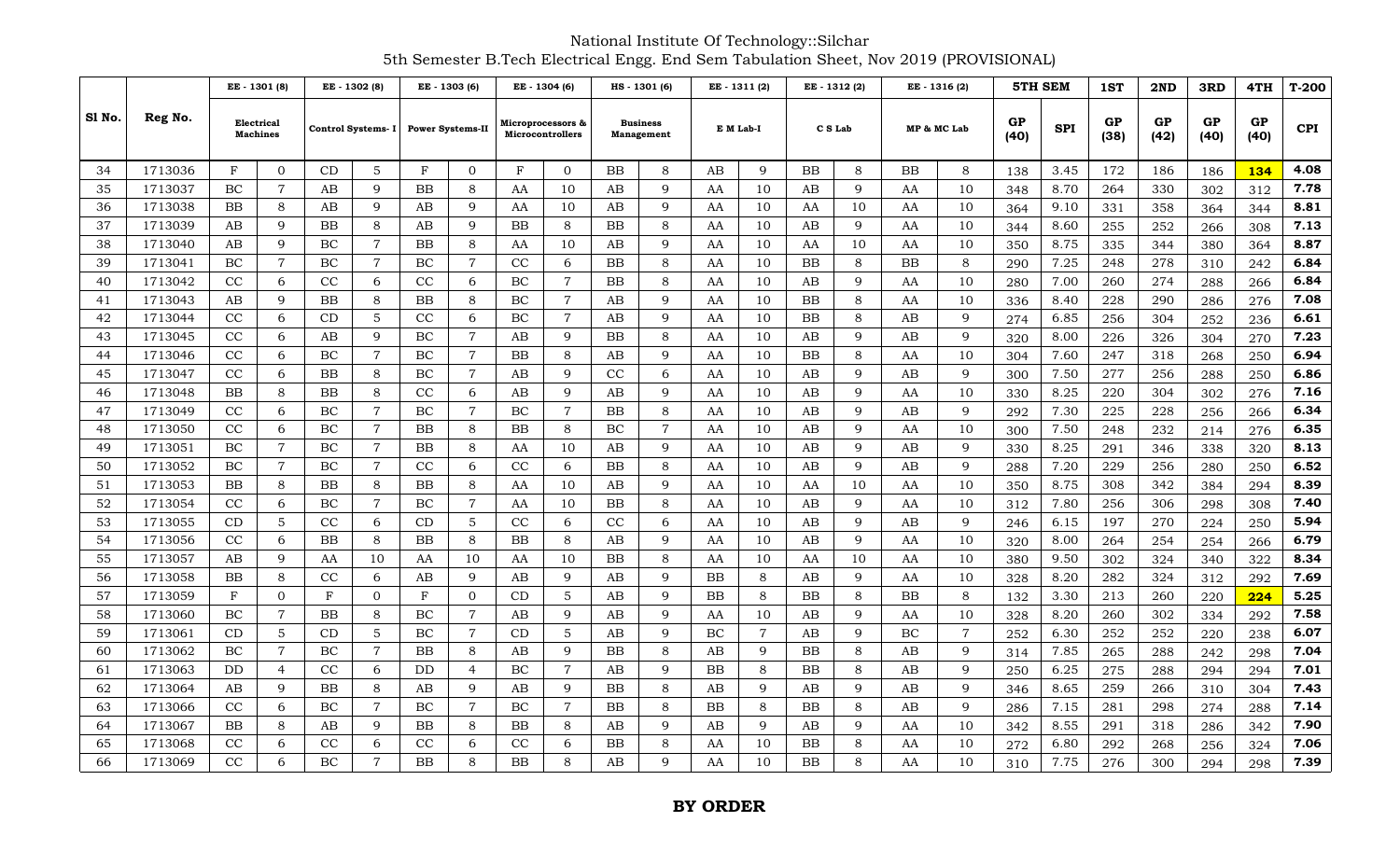National Institute Of Technology::Silchar 5th Semester B.Tech Electrical Engg. End Sem Tabulation Sheet, Nov 2019 (PROVISIONAL)

|       |         |                               | EE - 1301 (8)  |            | EE - 1302 (8)  |                                     | EE - 1303 (6)  |                                       | EE - 1304 (6)  |                               | HS-1301 (6)    |            | EE-1311(2)     |           | EE - 1312 (2)  |             | EE - 1316 (2)  |            | <b>5TH SEM</b> | 1ST        | 2ND        | 3RD               | 4TH        | $T-200$    |
|-------|---------|-------------------------------|----------------|------------|----------------|-------------------------------------|----------------|---------------------------------------|----------------|-------------------------------|----------------|------------|----------------|-----------|----------------|-------------|----------------|------------|----------------|------------|------------|-------------------|------------|------------|
| S1 No | Reg No. | Electrical<br><b>Machines</b> |                |            |                | Control Systems- I Power Systems-II |                | Microprocessors &<br>Microcontrollers |                | <b>Business</b><br>Management |                |            | E M Lab-I      | C S Lab   |                | MP & MC Lab |                | GP<br>(40) | <b>SPI</b>     | GP<br>(38) | GP<br>(42) | <b>GP</b><br>(40) | GP<br>(40) | <b>CPI</b> |
| 67    | 1713070 | BC                            | $\overline{7}$ | AB         | 9              | BB                                  | 8              | AA                                    | 10             | AB                            | 9              | AB         | 9              | AB        | $\mathbf{Q}$   | AA          | 10             | 346        | 8.65           | 310        | 318        | 328               | 356        | 8.29       |
| 68    | 1713071 | BC                            | $\overline{7}$ | BC         | $\overline{7}$ | AA                                  | 10             | ΒB                                    | 8              | AB                            | 9              | AB         | 9              | BB        | 8              | AA          | 10             | 328        | 8.20           | 252        | 244        | 244               | 280        | 6.74       |
| 69    | 1713072 | AA                            | 10             | AA         | 10             | AA                                  | 10             | AA                                    | 10             | AB                            | 9              | AA         | 10             | AA        | 10             | AA          | 10             | 394        | 9.85           | 364        | 386        | 390               | 400        | 9.67       |
| 70    | 1713073 | CC                            | 6              | BC         | $\overline{7}$ | BC                                  | $\overline{7}$ | AB                                    | 9              | <b>BB</b>                     | 8              | <b>BB</b>  | 8              | AA        | 10             | AB          | 9              | 302        | 7.55           | 288        | 294        | 276               | 254        | 7.07       |
| 71    | 1713074 | DD                            | $\overline{4}$ | CD         | 5              | F                                   | $\mathbf{0}$   | DD                                    | $\overline{4}$ | CD                            | 5              | $_{\rm F}$ | $\overline{0}$ | <b>BB</b> | 8              | <b>BC</b>   | $\overline{7}$ | 156        | 3.90           | 315        | 290        | 128               | 20         | 4.55       |
| 72    | 1713075 | $_{\rm F}$                    | $\mathbf{0}$   | <b>DD</b>  | $\overline{4}$ | CC                                  | 6              | CD                                    | 5              | <b>BB</b>                     | 8              | <b>BB</b>  | 8              | <b>BB</b> | 8              | AB          | 9              | 196        | 4.90           | 201        | 198        | 182               | 200        | 4.89       |
| 73    | 1713076 | CD                            | 5              | CC         | 6              | AB                                  | 9              | BC                                    | $\overline{7}$ | <b>BB</b>                     | 8              | AB         | 9              | <b>BB</b> | 8              | AB          | 9              | 284        | 7.10           | 237        | 236        | 208               | 290        | 6.28       |
| 74    | 1713077 | BB                            | 8              | CC         | 6              | BB                                  | 8              | CC                                    | 6              | BC                            | $\overline{7}$ | AB         | 9              | BB        | 8              | AA          | 10             | 292        | 7.30           | 248        | 262        | 232               | 274        | 6.54       |
| 75    | 1713078 | BC                            | $\overline{7}$ | <b>BB</b>  | 8              | BB                                  | 8              | ΒB                                    | 8              | AB                            | 9              | AB         | 9              | AB        | $\mathbf{Q}$   | AA          | 10             | 326        | 8.15           | 282        | 316        | 314               | 324        | 7.81       |
| 76    | 1713079 | AA                            | 10             | AB         | 9              | AA                                  | 10             | AA                                    | 10             | <b>BB</b>                     | 8              | AA         | 10             | AB        | $\mathbf{Q}$   | AA          | 10             | 378        | 9.45           | 296        | 338        | 398               | 400        | 9.05       |
| 77    | 1713080 | CC                            | 6              | CD         | 5              | CD                                  | 5              | CC                                    | 6              | <b>BB</b>                     | 8              | <b>BB</b>  | 8              | <b>BB</b> | 8              | BB          | 8              | 250        | 6.25           | 260        | 250        | 274               | 252        | 6.43       |
| 78    | 1713082 | CC                            | 6              | CC         | 6              | <b>BB</b>                           | 8              | BC                                    | $\overline{7}$ | AB                            | 9              | AB         | 9              | <b>BB</b> | 8              | AB          | 9              | 292        | 7.30           | 274        | 326        | 286               | 234        | 7.06       |
| 79    | 1713085 | CD                            | 5              | <b>BB</b>  | 8              | BC                                  | $\overline{7}$ | CC                                    | 6              | BC                            | $\overline{7}$ | AB         | 9              | <b>BB</b> | 8              | AB          | 9              | 276        | 6.90           | 323        | 308        | 274               | 260        | 7.21       |
| 80    | 1713086 | $_{\rm F}$                    | $\Omega$       | $_{\rm F}$ | $\overline{0}$ | $\mathbf{F}$                        | $\mathbf{0}$   | $_{\rm F}$                            | $\Omega$       | BC                            | $\overline{7}$ | CC         | 6              | BC        | $\overline{7}$ | DD          | $\overline{4}$ | 76         | 1.90           | 225        | 200        | 176               | 178        | 4.28       |
| 81    | 1713087 | AB                            | 9              | AB         | 9              | AA                                  | 10             | AB                                    | 9              | AB                            | 9              | AA         | 10             | <b>BB</b> | 8              | AB          | 9              | 366        | 9.15           | 311        | 338        | 358               | 380        | 8.77       |
| 82    | 1713088 | ВC                            | $\overline{7}$ | <b>BB</b>  | 8              | BB                                  | 8              | AB                                    | 9              | AB                            | 9              | AB         | 9              | BB        | 8              | AA          | 10             | 330        | 8.25           | 251        | 266        | 246               | 256        | 6.75       |
| 83    | 1713089 | CC                            | 6              | <b>BB</b>  | 8              | BB                                  | 8              | AA                                    | 10             | AB                            | 9              | AA         | 10             | AB        | 9              | AA          | 10             | 332        | 8.30           | 315        | 348        | 320               | 334        | 8.25       |
| 84    | 1713090 | $\mathbf{F}$                  | $\Omega$       | CD         | 5              | CC                                  | 6              | CD                                    | 5              | AB                            | 9              | AB         | 9              | BC        | $\overline{7}$ | AB          | 9              | 210        | 5.25           | 295        | 264        | 230               | 260        | 6.30       |
| 85    | 1713093 | $\mathbf{F}$                  | $\Omega$       | <b>DD</b>  | $\overline{4}$ | DD                                  | $\overline{4}$ | $_{\rm F}$                            | $\Omega$       | <b>BC</b>                     | $\overline{7}$ | AB         | 9              | BC        | $\overline{7}$ | <b>BC</b>   | $\overline{7}$ | 144        | 3.60           | 152        | 78         | 50                | 134        | 2.79       |
| 86    | 1713094 | CC                            | 6              | <b>BB</b>  | 8              | AB                                  | 9              | AA                                    | 10             | AB                            | 9              | AB         | 9              | <b>BB</b> | 8              | AB          | 9              | 332        | 8.30           | 310        | 314        | 244               | 264        | 7.32       |
| 87    | 1713095 | BC                            | $\overline{7}$ | <b>BB</b>  | 8              | <b>BB</b>                           | 8              | BC                                    | $\overline{7}$ | <b>BB</b>                     | 8              | AB         | 9              | <b>BB</b> | 8              | AB          | 9              | 310        | 7.75           | 298        | 320        | 306               | 326        | 7.80       |
| 88    | 1713097 | BB                            | 8              | BC         | $\overline{7}$ | BC                                  | $\overline{7}$ | BC                                    | $\overline{7}$ | <b>BC</b>                     | $\overline{7}$ | AA         | 10             | BC        | $\overline{7}$ | AB          | 9              | 298        | 7.45           | 220        | 238        | 280               | 284        | 6.60       |
| 89    | 1713098 | BC                            | $\overline{7}$ | BC         | $\overline{7}$ | BB                                  | 8              | BC                                    | $\overline{7}$ | AB                            | 9              | AA         | 10             | BB        | 8              | AB          | 9              | 310        | 7.75           | 317        | 346        | 318               | 352        | 8.22       |
| 90    | 1713099 | $_{\rm F}$                    | $\mathbf{0}$   | DD         | $\overline{4}$ | CD                                  | 5              | CC                                    | 6              | BC                            | $\overline{7}$ | AB         | 9              | BB        | 8              | ΒB          | 8              | 190        | 4.75           | 184        | 176        | 120               | 190        | 4.30       |
| 91    | 1713100 | AB                            | 9              | AB         | 9              | AA                                  | 10             | AB                                    | 9              | AB                            | 9              | AA         | 10             | BB        | 8              | AB          | 9              | 366        | 9.15           | 277        | 330        | 368               | 370        | 8.56       |
| 92    | 171310  | AB                            | 9              | BC         | 7              | AB                                  | 9              | ΒB                                    | 8              | AB                            | 9              | AA         | 10             | AB        | $\mathbf{Q}$   | ΒB          | 8              | 338        | 8.45           | 252        | 308        | 314               | 364        | 7.88       |
| 93    | 1713102 | BC                            | $\overline{7}$ | AB         | 9              | AB                                  | 9              | BB                                    | 8              | AB                            | 9              | AA         | $10\,$         | BB        | 8              | AA          | 10             | 340        | 8.50           | 294        | 346        | 346               | 356        | 8.41       |
| 94    | 1713104 | AA                            | 10             | AB         | 9              | AA                                  | 10             | AB                                    | 9              | BB                            | 8              | AA         | 10             | BB        | 8              | AA          | 10             | 370        | 9.25           | 332        | 400        | 392               | 400        | 9.47       |
| 95    | 1713107 | CD                            | 5              | CD         | 5              | BC                                  | $\overline{7}$ | CC                                    | 6              | BB                            | 8              | <b>BB</b>  | 8              | BB        | 8              | AB          | 9              | 256        | 6.40           | 254        | 222        | 210               | 282        | 6.12       |
| 96    | 1713108 | CD                            | 5              | CC         | 6              | BB                                  | 8              | CC                                    | 6              | AB                            | 9              | AB         | 9              | BC        | $\overline{7}$ | ΒB          | 8              | 274        | 6.85           | 220        | 230        | 246               | 288        | 6.29       |
| 97    | 1713109 | CC                            | 6              | CC         | 6              | BB                                  | 8              | CC                                    | 6              | AB                            | 9              | AB         | 9              | BB        | 8              | BC          | $\overline{7}$ | 282        | 7.05           | 236        | 260        | 238               | 232        | 6.24       |
| 98    | 1713110 | CD                            | 5              | CD         | 5              | CD                                  | 5              | CD                                    | 5              | BC                            | $\overline{7}$ | AB         | q              | BB        | 8              | ΒB          | 8              | 232        | 5.80           | 228        | 252        | 184               | 206        | 5.51       |
| 99    | 1713111 | BC                            | $\overline{7}$ | BC         | $\overline{7}$ | AB                                  | $\mathbf Q$    | AB                                    | $\mathbf Q$    | AB                            | 9              | AA         | 10             | BB        | 8              | AB          | 9              | 328        | 8.20           | 294        | 288        | 302               | 310        | 7.61       |